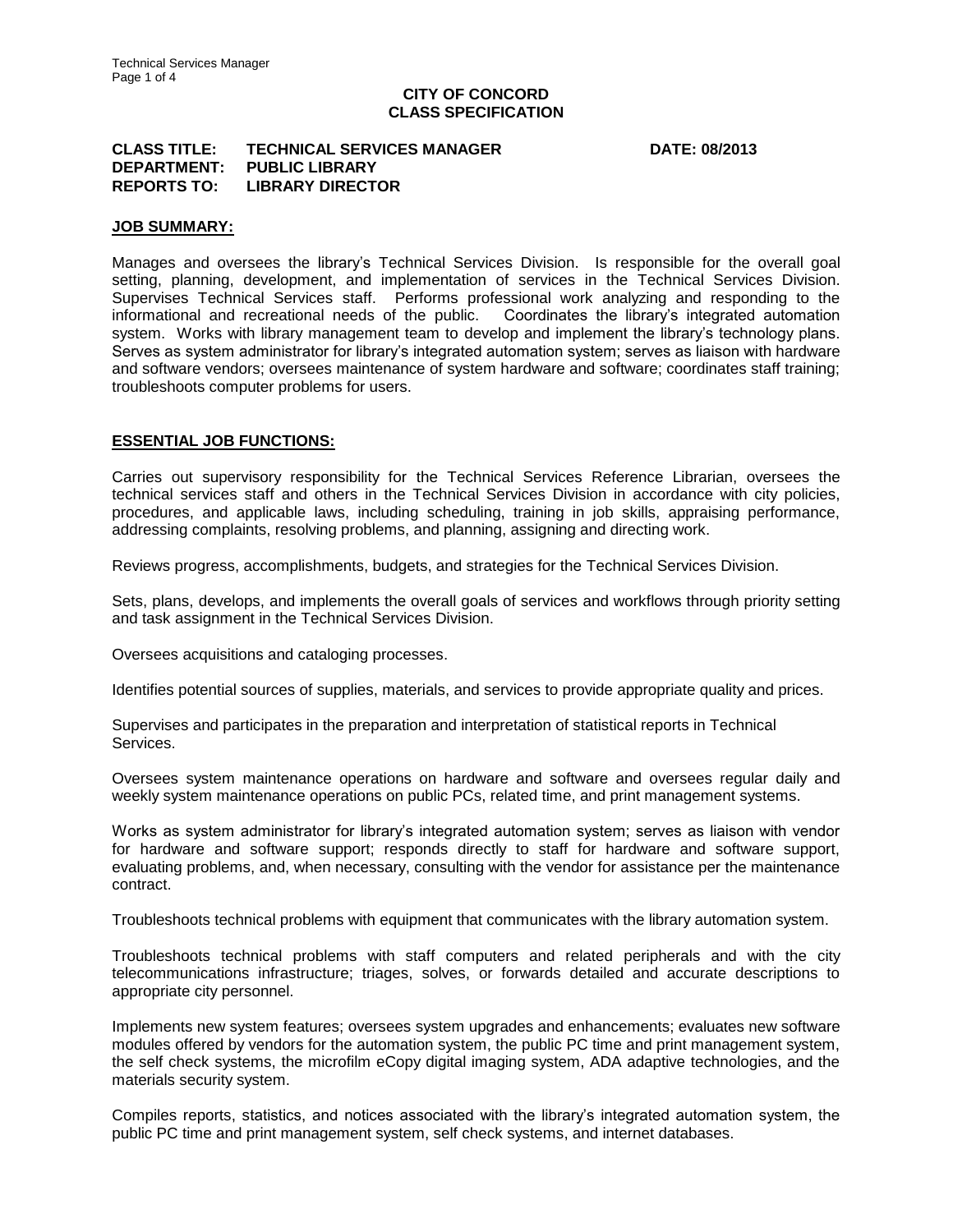Maintains library budget performance indicators report.

Serves as liaison for the department with the city's data processing department.

Develops long-range automation goals and technology plans.

Answers reference and reader's advisory questions for patrons by phone, in person, by mail, and by email; analyzes specific user needs and researches, retrieves, synthesizes, edits, and filters information; refers patrons to appropriate agencies or organizations; directs patrons in the use of library facilities, resources, services, and equipment; interprets, applies, and explains library policies and procedures.

Analyzes and evaluates assigned areas of the library collection on an ongoing basis to ensure appropriate development of the collection to meet the needs of the public and the mission of the library; uses professional judgment to review, evaluate, and select library materials in all formats for adults.

Maintains education in library science; attends courses, workshops, and conferences; keeps abreast of professional library literature.

Belongs to and is active in local and state library organizations.

Acts as member of management team; confers with upper management to keep them informed on key issues and progress toward objectives and to gain their support and approval; makes recommendations to assist management in making needed improvements.

Prepares reports, memos, and correspondence concerning areas of responsibility.

Prepares annual area budgets; interprets and monitors performance of contracts; reviews bill from vendor.

May perform duties of Library Director in his/her absence.

Participates significantly in the development and implementation of library policies, procedures, and longrange plans.

Performs other related duties as assigned.

#### **MATERIAL AND EQUIPMENT USED:**

Personal Computer and/or Terminal CD-ROM Equipment Printers Microfilm/Microfiche Reader/Printers Barcode Readers Scanner Audiovisual Equipment **General Office Equipment** Tablets and eReaders

#### **MINIMUM QUALIFICATIONS REQUIRED;**

#### **Education and Experience:**

Master's degree in Library/Information Science accredited by the American Library Association; three years of progressively responsible related experience or any combination of education, training and experience that provides the knowledge, skills and abilities required for the job.

**Licenses and Certifications:** None.

#### **KNOWLEDGE, SKILLS AND ABILITIES;**

## **Knowledge of:**

Library operations and administration.

Professional library principles and practices.

Principles of supervision, recruitment, training, and performance evaluation.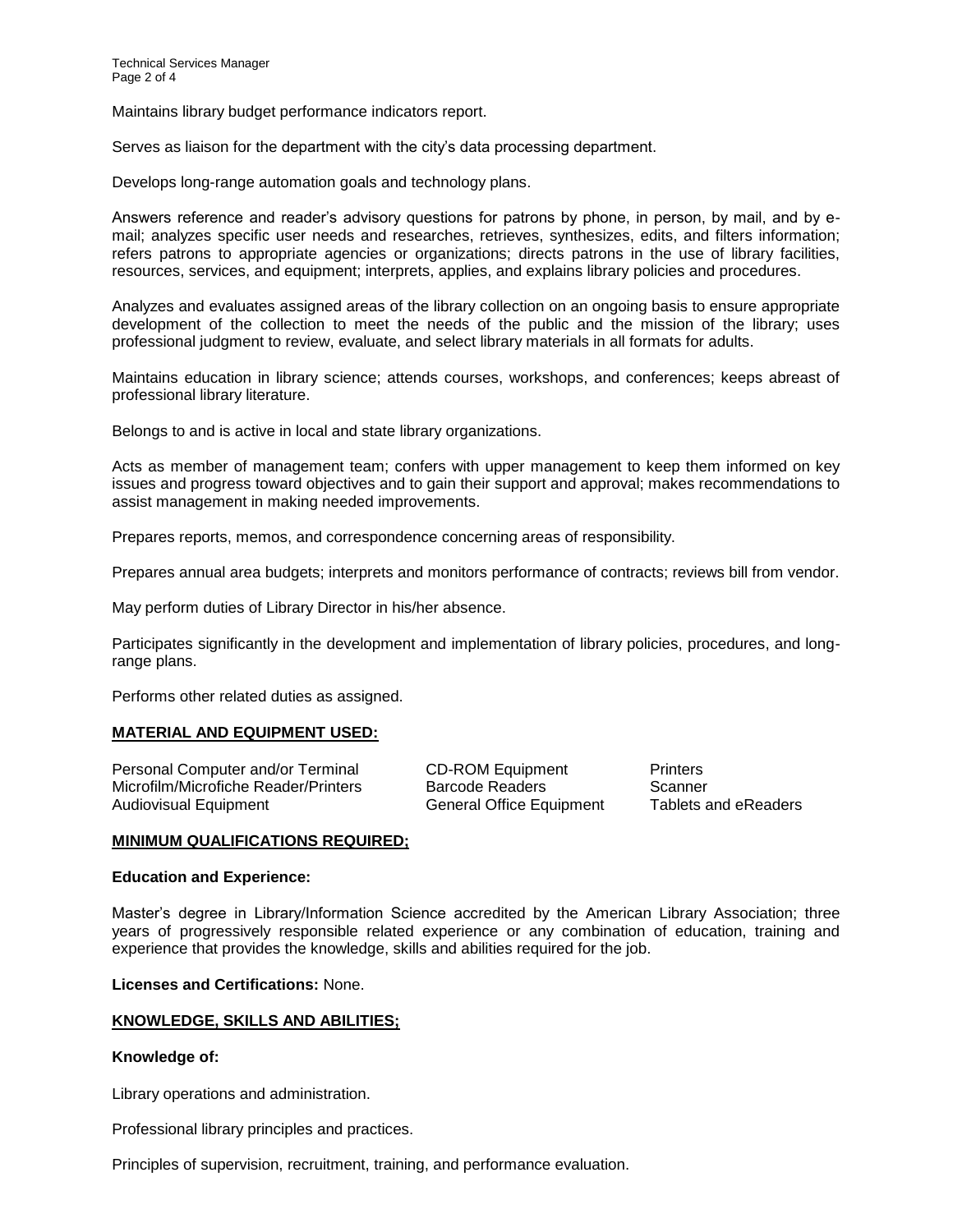Technical Services Manager Page 3 of 4

Principles and practices of budgeting.

Principles and practices of marketing.

Principles and practices of purchasing.

Methodology of research and statistical analysis.

Modern practices of library automation.

Library software and hardware applications as well as operating systems.

Wide variety of public and scholarly information sources.

Trends relating to publishing, computers, and media.

All department policies, rules, and regulations.

In-house library collection as well as networked resources worldwide.

All client groups and the community as a whole and its various needs.

Policies, functions, and administrative operations related to area of assignment.

## **Skills in:**

Communicating clearly and effectively, both orally and in writing.

Operating computer equipment and peripheral devices.

Troubleshooting computer operating issues.

Maintaining database files.

Supervision and management, including planning, organizing, assigning, directing, reviewing, and evaluating work of those supervised and providing leadership.

Communicating with tact and discretion.

Applying initiative and independent judgment to problem solving.

Compiling statistics and analyzing data.

Effective interviewing techniques to include applicant selection.

Motivating staff for performance through providing training and development opportunities.

Independently organizing work, setting priorities, and following up on assignments.

Preparing reports and correspondence.

Formulating goals, objectives, and methods of evaluation.

Determining client needs.

Defusing conflict situations amongst both employees and library patrons.

Information retrieval.

Database searching.